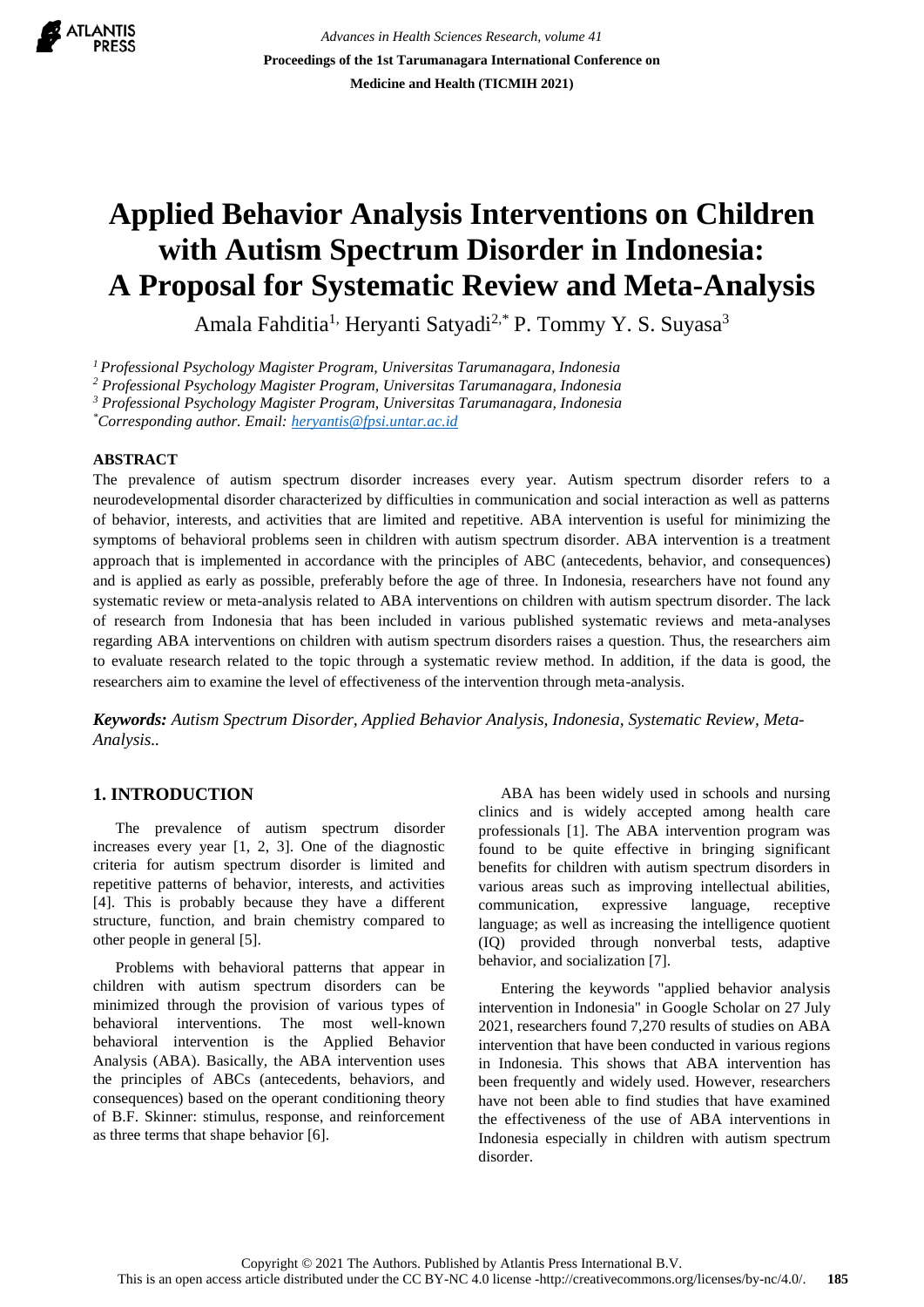Regarding ABA interventions in children with autism spectrum disorder in Indonesia, so far researchers have not found any systematic review or meta-analysis studies (as well as research related to the effectiveness of these interventions in Indonesia). By conducting research that focuses on this country, it will help develop science and knowledge that is more specific to the prevailing culture. The information obtained from research results, which mostly in Western or European context, is aimed at the autism community in the region, which does not necessarily apply in Indonesian context (e.g. [8]).

In addition, by finding out the level of effectiveness of ABA interventions in children with autism spectrum disorder in Indonesia, the information obtained will be more specific to the existing culture, resulting in more effective intervention. The best intervention given to children can vary due to individual differences such as age, strengths, weaknesses, and challenges that exist in each individual (Brookman-Frazee et al. in [1]).

Interventions can show different or the same level of effectiveness in different contexts. For example, the effectiveness of different intervention methods in different contexts was found in the meta-analysis of Hendriks et al. [9], where the effect size of positive psychological interventions in non-Western studies was found to be three to five times higher than in Western studies. This is largely due to the lower overall quality of studies in non-Western studies, but does not rule out the possibility that the intervention is more effective due to its cultural nature.

In addition, an intervention can also have the same level of effectiveness in different contexts. This is found in the study of Rahman et al. [10], where the use of parent-mediated intervention developed in the context of high-income countries (UK) can also be used in the context of low-income and middle-income countries: (India and Pakistan). These differences or similarities indicate the importance of re-examining the effectiveness of an intervention in different contexts.

Thus, as the prevalence of autism spectrum disorders continues to increase every year, the role of ABA interventions that can help minimize problems with behavior patterns that exist in children with autism spectrum disorders, as well as the absence of systematic review studies or meta-analyses related to ABA interventions in children with autism spectrum disorder in Indonesia, this topic needs to be researched.

The lack of research from Indonesia that was included after meeting the inclusion criteria set by various systematic reviews and meta-analyses as mentioned above raises questions. Research related to ABA intervention in children with autism spectrum disorders in Indonesia needs to be evaluated. Thus, this study aims to evaluate ABA interventions in children with autism spectrum disorders in Indonesia by systematically reviewing research that has been conducted in Indonesia. Furthermore, if the selected studies meet certain requirements and conditions for the implementation of the meta-analysis, the level of effectiveness of the intervention can also be reviewed through meta-analysis method. Further analysis needs to be done to see its effectiveness, because the use of ABA interventions in Indonesia is rather common.

# **2. METHOD**

## *2.1 Systematic Review and Meta-Analysis*

A systematic review is a review conducted to answer research questions by trying to combine all relevant evidence using systematic and explicit methods to minimize bias during the process of identifying, selecting, synthesizing, and summarizing various studies. On the other hand, meta-analysis is a statistical method that combines and summarizes the results of various studies (which can be contained in a systematic review) that meet the inclusion criteria [11, 12].

Preferred Reporting Items for Systematic Reviews and Meta-Analyses (PRISMA) is one of the guidelines for reporting systematic reviews and meta-analyses. PRISMA is a revised result of a previously created guide called Quality of Reporting of Meta-Analyses (QUOROM Statement). In the methods section of the PRISMA guide, several things that need to be explained are as follows: (a) protocol and registration, (b) eligibility criteria, (c) sources of information, (d) search, (e) study selection, (f) process of data collection, (g) items, (h) risk of bias in individual studies, (i) summary of measurements, (j) synthesis of results, (k) risk of bias across studies, and (l) additional analysis (if any) [11]. This information will be presented below.

# *2.2 Eligibility Criteria*

In this study, the criteria determined were whether the research: (a) used experimental or quasiexperimental design; (b) used ABA intervention technique; (c) have a sample of children in Indonesia diagnosed with autism spectrum disorders, autism, autistic disorders, PDD, or PDD-NOS; (d) provide pretreatment and post-treatment assessments; (e) was published in Indonesian or English.

#### *2.3 Information Sources and Search*

The databases that will be used to search for articles to be reviewed in this study are various databases found during the use of the Google Scholar search engine. In Google Scholar, we looked for articles published from 2000 to 2020. The keyword that will be used in the Google Scholar search engine to identify all articles researching ABA interventions in children with autism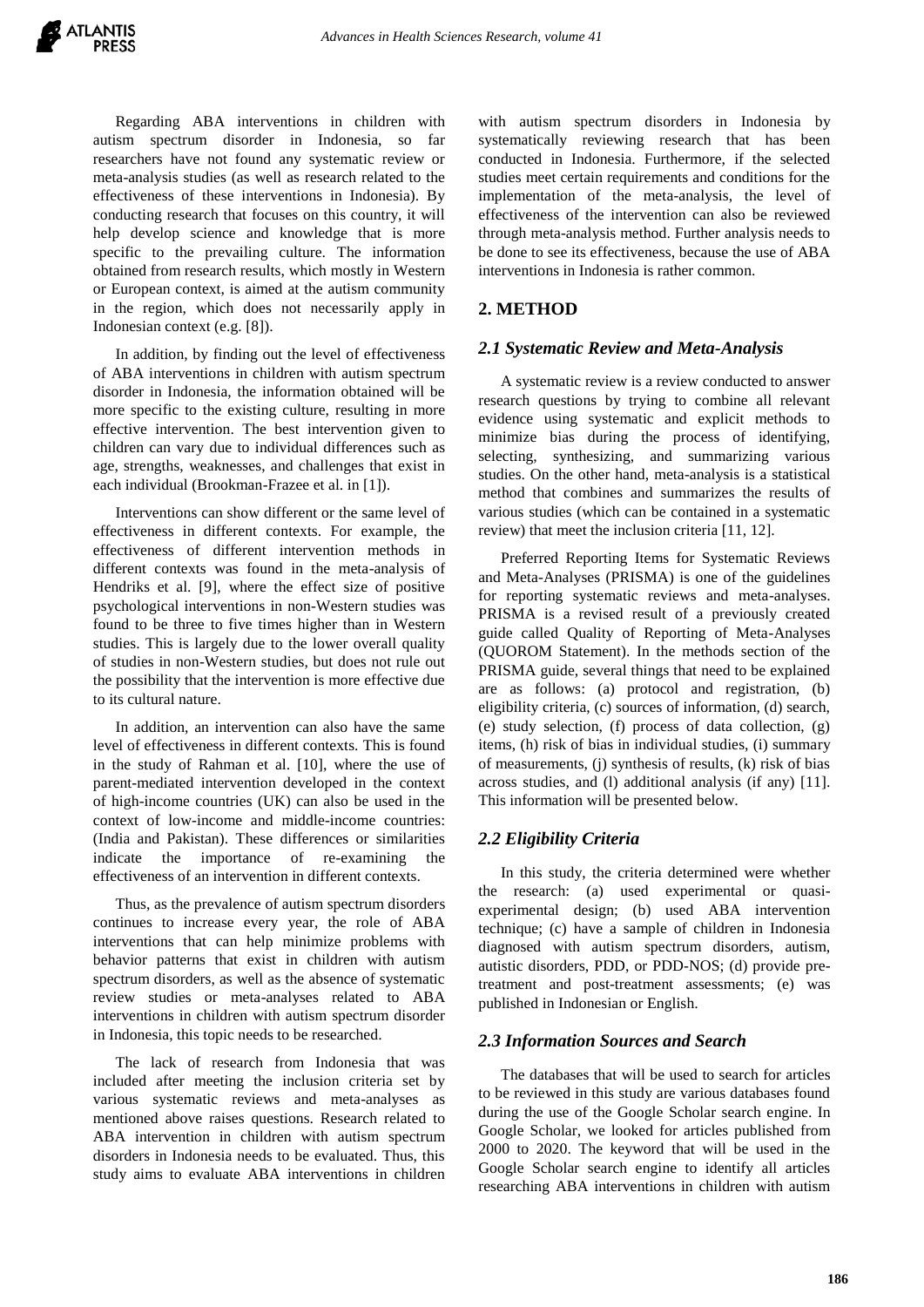spectrum disorders in Indonesia is "autism spectrum disorders," " autism," "autistic disorder," "PDD," "PDD-NOS," "applied behavior analysis intervention," "ABA intervention," and "Indonesia."

## *2.4 Study Selection*

In this study, several steps are taken in the study selection process. The study selection process consists of four stages: identification, screening, eligibility, and inclusion. An illustration of the study selection process is shown in Figure 3.1, using the PRISMA Flow Diagram [11].

The author will use the Rayyan [13] application along with Microsoft® Excel for Mac version 16.16.27 for identification to screening stage. Then, the author will assess the feasibility of the study manually using the Excel application. Applications are used to help see if the inclusion criteria are met or not met by the papers one by one.

In the screening stage, the first thing that will be seen is the title and the second is the abstract. The title or abstract must describe that there is an ABA intervention for children with autism spectrum disorders, using experimental or quasi-experimental research design, and there are pre-treatment and posttreatment assessments. If several aspects have not been explained in the abstract, but during the screening stage it meets the criteria (for example, it has not been or was not mentioned if the experimental method was used in the research in the abstract, but it has been explained that there is an ABA intervention for children with autism spectrum disorders in Indonesia), it will proceed to the feasibility stage and be reviewed in full-text.



#### **Figure 1** *PRISMA Flow Diagram* [11].

In the eligibility stage, articles that have passed the screening stage will be reviewed by looking at the full text to ensure that the articles meet all inclusion criteria.

If the selected articles are homogeneous and can be synthesized through the meta-analysis method, it will proceed to the meta-analysis stage. However, if the selected articles are heterogeneous, they will proceed to the systematic review stage.

### *2.5 Data Collection Process and Data Items*

After selecting studies, data will be collected by reviewing the contents of the selected studies. Manually, the author will display information from each selected article in the form of a table, which contains: (a) the author and the year the study was published, (b) the location of the study (if any), (c) the research method, (d) the type of ABA intervention, (e) the duration of the intervention, (f) the characteristics of the participants in the form of the number of participants (male and female) and the average age of the participants (male and female), (g) the type of standardized test used (if any), and (h) research results.

The data in this systematic review and meta-analysis study are: (a) the characteristics of the participants, namely children who have been diagnosed with autism spectrum disorder; (b) the type of intervention, namely the intervention using the ABA intervention technique; (c) behavioral outcomes, including positive improvements in children with autism spectrum disorder such as intelligence (verbal and/or non-verbal), receptive language, expressive language, and adaptive behaviour improvements.

## *2.6 Risk of Bias in Individual Studies*

In this study, the method that will be used to assess the risk to internal validity is the Cochrane risk of bias tools. This tool is often used for randomized and nonrandomized studies (Higgins & Green; Higgins et al.; Sterne et al. in [14]). The criteria for inferring the overall risk of bias assessment are as follows:

- The study is rated as having a low risk of bias in all domains for the results obtained.
- The study is rated as having some concerns in at least one domain for the results obtained.
- The study is rated as having a high risk of bias in at least one domain for the results obtained or having multiple concerns for multiple domains in a way that substantially lowers confidence in the results [15].

#### *2.7 Summary Measures*

The type of effect measure that will be used in this meta-analysis is the standardized mean change (ESchange) which shows the difference between the pre- and post-treatment measures. To calculate ESchange, we will use Hedges's g because it enforces a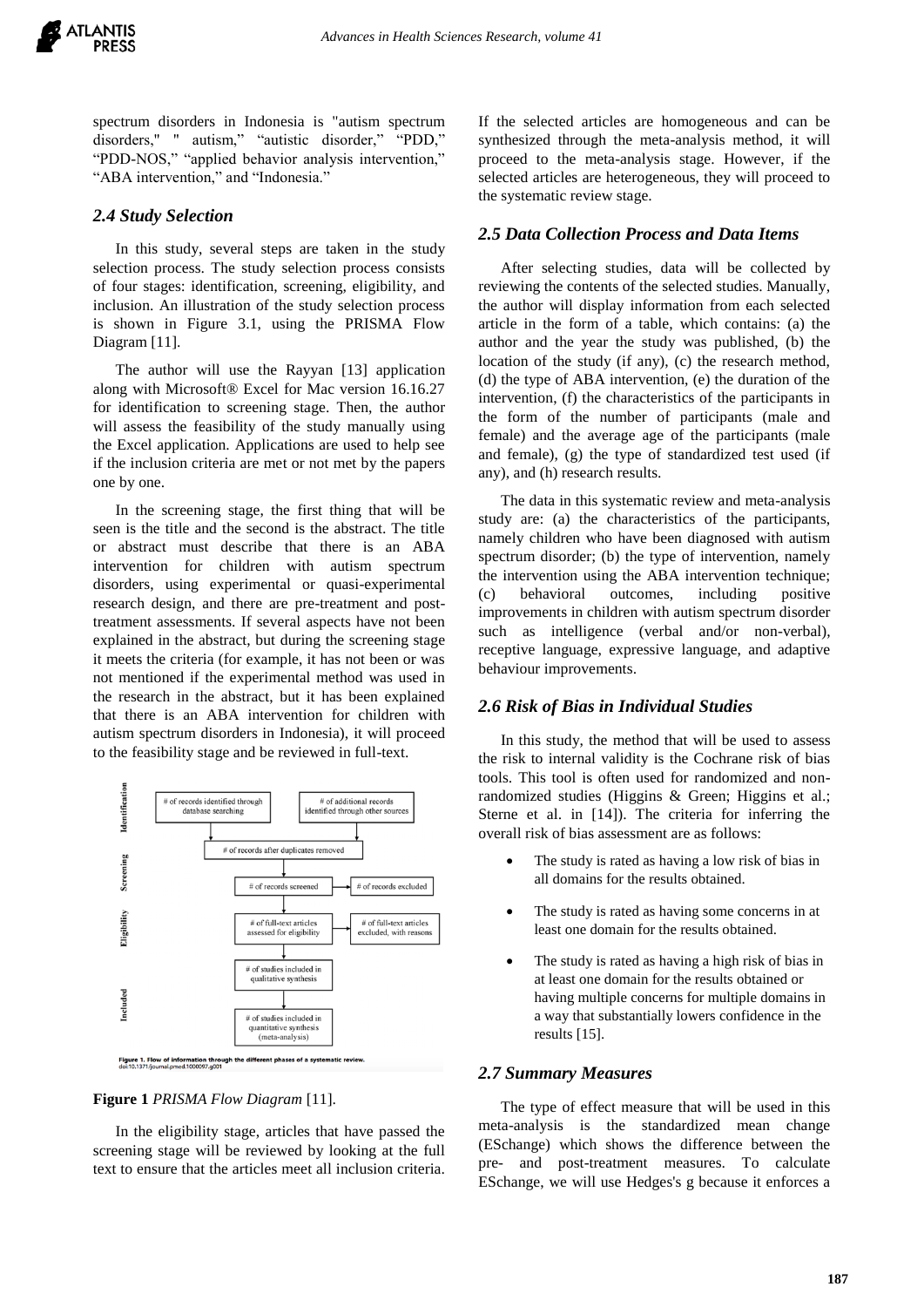conservative estimate (Hedges in [7]). To interpret the effect size, a rule of thumb is used which suggests that 0.2 indicates a small effect size, 0.5 indicates a medium effect size, and 0.8 indicates a large effect size (Lipsey & Wilson in [7]).

# *2.8 Synthesis of Results*

In this meta-analysis, two statistical tests are used: the Cochran's Q statistic (or chi-square test) and  $I^2$ statistics. The Cochran's Q statistic evaluates if the variability in the effect size is greater than expected on the basis of standard errors (heterogeneity) or at the expected level (homogeneity). If the Q statistic is significant, then the heterogeneity between the effect sizes is significant and may reflect the presence of disturbing confounding variables (Lipsey & Wilson in [7]). For  $I^2$  statistics, the rules for interpreting them are as follows: (a) for  $I^2 = 0-40\%$ , low heterogeneity; (b)  $I^2$  $= 30-60\%$ , moderate heterogeneity; (c)  $I^2 = 50-90\%$ , substantial heterogeneity; and (d)  $I^2 = 75-100\%$ , considerable heterogeneity (Higgins & Green in [16]).

# *2.9 Risk of Bias Accross Studies*

The statistical method used to test for publication bias consists of three procedures: visual inspection of funnel plots, the Egger's test (Egger et al. in [7]), and the Begg and Mazumdar rank correlation test (Begg & Mazumdar in [7] ). If there is an asymmetry or gap in the funnel plot, then this reflects the possibility of publication bias (Sterne & Egger in [7]). The Egger's test uses a simple linear regression analysis basis that calculates the bias as captured by the funnel plot. Begg and Mazumdar's non-parametric test (in [7]) assessed publication bias using a rank correlation (Kendall's tau) between the estimated intervention effect and its variance.

# **REFERENCES**

- [1] Centers for Disease Control and Prevention. (2019, September 23). *Treatment and intervention services for autism spectrum disorder*. Retrieved November 5, 2020 from https://www.cdc.gov/ncbddd/autism/treatment.html
- [2] Qiu, S., Lu, Y., Li, Y., Shi, J., Cui, H., Gu, Y., ... & Cheng, Y. (2020). Prevalence of autism spectrum disorder in Asia: A systematic review and metaanalysis. *Psychiatry Research*, 284, 112679. https://doi.org/10.1016/j.psychres.2019.112679
- [3] World Health Organization. (2019, November 7). *Autism spectrum disorders*. Retrieved October 10, 2020 from https://www.who.int/news-room/factsheets/detail/autism-spectrum-disorders
- [4] American Psychiatric Association. (2013). *Diagnostic and statistical manual of mental disorders* (5th ed.). Washington, DC: Author.
- [5] Anderson, C. (2012, June 8). Behavioral therapies: key interventions in ASD. *Interactive Autism Network.* Retrieved October 04, 2020, from https://iancommunity.org/cs/simons\_simplex\_com munity/behavioral\_therapies
- [6] Webster, J. (2020, January 29). ABC: Antecedent, behavior, consequence. *ThoughtCo*. [https://www.thoughtco.com/abc-antecedent](https://www.thoughtco.com/abc-antecedent-behavior-and-consequence-3111263#:~:text=In%20his%20theory%20of%20operant,stimulus%2C%20response%2C%20and%20reinforcement.&text=Instead%20of%20the%20stimulus%2C%20there,reinforcement%2C%20there%20is%20a%20consequence)[behavior-and-consequence-](https://www.thoughtco.com/abc-antecedent-behavior-and-consequence-3111263#:~:text=In%20his%20theory%20of%20operant,stimulus%2C%20response%2C%20and%20reinforcement.&text=Instead%20of%20the%20stimulus%2C%20there,reinforcement%2C%20there%20is%20a%20consequence)[3111263#:~:text=In%20his%20theory%20of%20o](https://www.thoughtco.com/abc-antecedent-behavior-and-consequence-3111263#:~:text=In%20his%20theory%20of%20operant,stimulus%2C%20response%2C%20and%20reinforcement.&text=Instead%20of%20the%20stimulus%2C%20there,reinforcement%2C%20there%20is%20a%20consequence) [perant,stimulus%2C%20response%2C%20and%20](https://www.thoughtco.com/abc-antecedent-behavior-and-consequence-3111263#:~:text=In%20his%20theory%20of%20operant,stimulus%2C%20response%2C%20and%20reinforcement.&text=Instead%20of%20the%20stimulus%2C%20there,reinforcement%2C%20there%20is%20a%20consequence) [reinforcement.&text=Instead%20of%20the%20sti](https://www.thoughtco.com/abc-antecedent-behavior-and-consequence-3111263#:~:text=In%20his%20theory%20of%20operant,stimulus%2C%20response%2C%20and%20reinforcement.&text=Instead%20of%20the%20stimulus%2C%20there,reinforcement%2C%20there%20is%20a%20consequence) [mulus%2C%20there,reinforcement%2C%20there](https://www.thoughtco.com/abc-antecedent-behavior-and-consequence-3111263#:~:text=In%20his%20theory%20of%20operant,stimulus%2C%20response%2C%20and%20reinforcement.&text=Instead%20of%20the%20stimulus%2C%20there,reinforcement%2C%20there%20is%20a%20consequence) [%20is%20a%20consequence.](https://www.thoughtco.com/abc-antecedent-behavior-and-consequence-3111263#:~:text=In%20his%20theory%20of%20operant,stimulus%2C%20response%2C%20and%20reinforcement.&text=Instead%20of%20the%20stimulus%2C%20there,reinforcement%2C%20there%20is%20a%20consequence)
- [7] Makrygianni, M. K., Gena, A., Katoudi, S., & Galanis, P. (2018). The effectiveness of applied behavior analytic interventions for children with autism spectrum disorder: A meta-analytic study. *Research in Autism Spectrum Disorders, 51*, 18-31. https://doi.org/10.1016/j.rasd.2018.03.006
- [8] Ilias, K., Cornish, K., Kummar, A. S., Park, M. S. A., & Golden, K. J. (2018). Parenting stress and resilience in parents of children with Autism Spectrum Disorder (ASD) in Southeast Asia: A systematic review. *Frontiers in Psychology, 9*, 280. https://doi.org/10.3389/fpsyg.2018.00280
- [9] Hendriks, T., Schotanus-Dijkstra, M., Hassankhan, A., Graafsma, T. G. T., Bohlmeijer, E., & de Jong, J. (2018). The efficacy of positive psychological interventions from non-western countries: A systematic review and meta-analysis. *International Journal of Wellbeing, 8*(1). https://doi.org/10.5502/ijw.v8i1.711
- [10] Rahman, A., Divan, G., Hamdani, S. U., Vajaratkar, V., Taylor, C., Leadbitter, K., ... & Green, J. (2015). Effectiveness of the parentmediated intervention for children with autism spectrum disorder in South Asia in India and Pakistan (PASS): A randomised controlled trial. *The Lancet Psychiatry, 3*(2), 128-136. https://doi.org/10.1016/S2215-0366(15)00388-0
- [11] Moher, D., Liberati, A., Tetzlaff, J., Altman, D. G., & The PRISMA Group. (2009). Preferred reporting items for systematic reviews and meta-analyses: The PRISMA statement. *PloS Med, 6*(7), e1000097. https://doi.org/10.1371/journal.pmed.1000097
- [12] Moher, D., Shamseer, L., Clarke, M., Ghersi, D., Liberati, A., Petticrew, M., ... & Stewart, L. A.